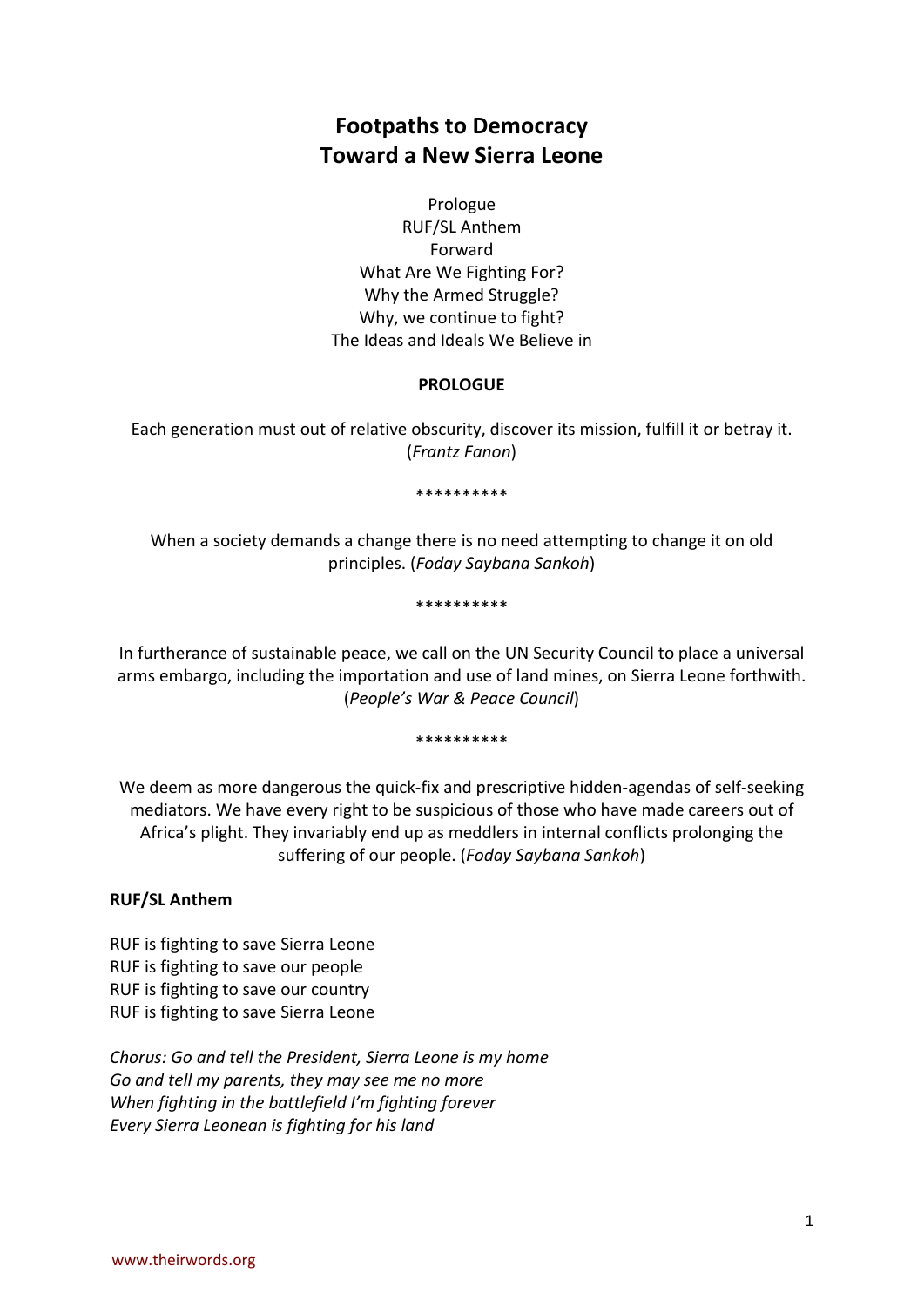Where are our diamonds, Mr. President? Where is our gold, NPRC? RUF is hungry to know where they are RUF is fighting to save Sierra Leone

*Chorus: Go and tell the President, Sierra Leone is my home Go and tell my parents, they may see me no more When fighting in the battlefield I'm fighting forever Every Sierra Leonean is fighting for his land*

Our people are suffering without means of survival All our minerals have gone to foreign lands RUF is hungry to know where they are RUF is fighting to save Sierra Leone

*Chorus: Go and tell the President, Sierra Leone is my home Go and tell my parents, they may see me no more When fighting in the battlefield I'm fighting forever Every Sierra Leonean is fighting for his land*

Sierra Leone is ready to utilise her own All our minerals will be accounted for The people will enjoy in their land RUF is the saviour we need right now

*Chorus: Go and tell the President, Sierra Leone is my home Go and tell my parents, they may see me no more When fighting in the battlefield I'm fighting forever Every Sierra Leonean is fighting for his land*

RUF is fighting to save Sierra Leone RUF is fighting to save our people RUF is fighting to save our country

#### **Forward**

We can no longer leave the destiny of our country in the hands of a generation of crooked politicians and military adventurists...It is our right and duty to change the present political system in the name of national salvation and liberation...This task is the historical responsibility of every patriot...We must be prepared to struggle until the decadent, backward and oppressive regime is thrown into the dustbin of history. We call for a national democratic revolution - involving the total mobilisation of all progressive forces. The secret behind the survival of the existing system is our lack of organisation. What we need then is organised challenged and resistance. The strategy and tactics of this resistance will be determined by the reaction of the enemy forces - force will be met with force, reasoning with reasoning and dialogue with dialogue. (*Basic Document of RUF/SL*)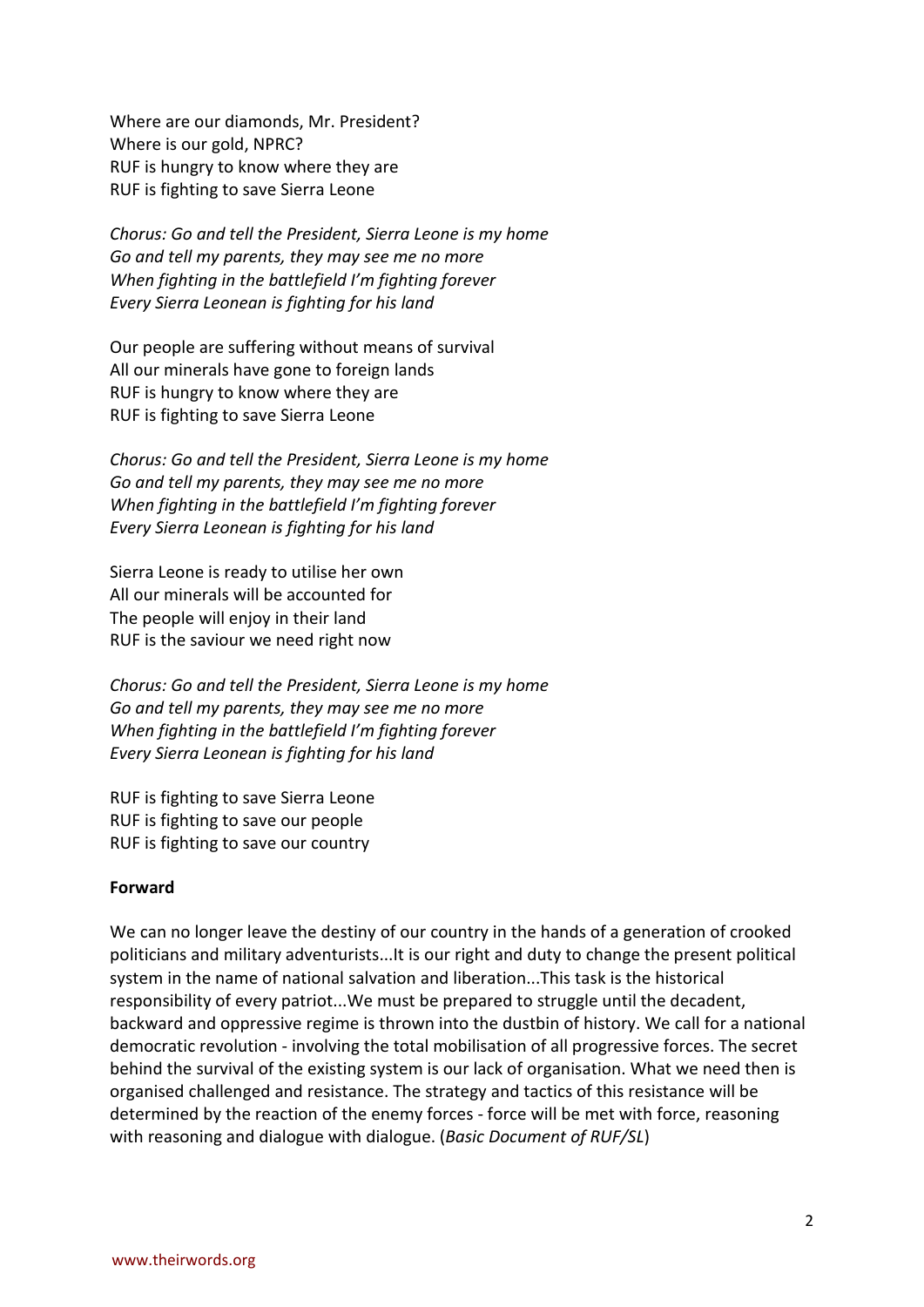We entered Sierra Leone through Liberia and enjoyed the sympathy of Sierra Leonean migrant workers some of whom joined us to cross the border to start our liberation campaign. This generation of Sierra Leoneans who have had to migrate to make a living in Liberia are now referred to as "mercenaries and bandits" by the Freetown-based military junta. The military junta has also used this fact to gain support from Guinea, Nigeria, Ghana, the US and Britain in its avowed policy of war to rid Sierra Leone of "alien rebels".

We do not deny the fact that some of those who volunteered to join our cause were veterans of the Liberian civil war but majority were of Sierra Leonean parentage. However, this minor "alien" involvement in our just and human cause was curtailed as early as May 1992 when it became a nightmarish experience for our civil population. Ever since we have fought a self-reliant war depending mainly on what we capture from the troops of the rebel National Provisional Ruling Council (NPRC) of the regimes in Nigeria, Guinea and Ghana and of the United Liberation Movement for Democracy in Liberia (ULIMO).

The RUF/SL is surrounded on all sides by hostile forces. To the north and west, Guinea exercises a strangle-hold on the common border. To the east and south, the Liberian counties of Lofa, Bomi and Grand Cape Mount sharing a common border with Sierra Leone have been controlled by ECOMOG by way of ULIMO. The sea and air space are patrolled by ECOMOG. With the situation as it is, how do we get supplies from the National Patriotic Front of Liberia (NPFL) or for that matter from anywhere else? The NPFL could not have lost those three strategic counties if it had sufficient arms to spare. Therefore, the theory and accusations that we receive weapons and ammunition from Libya by way of Burkina Faso and the NPFL and at the same time being a conduit for the supply of materials to the NPFL are nonsense. These are calculated lies to justify the pursuit of a policy of military option by the Freetown-based military junta against our entreaties for peace through dialogue. It is an insult to every patriotic Sierra Leonean for the "Libya card" to be played to confuse as well as betray the genuine democratic and equal opportunity demands of our people. In respect of the above, we, hereby, challenge the US and Britain to support and see to the implementation and monitoring of our call for the UN Security Council to place a universal arms embargo on Sierra Leone, forthwith. We are tired of being demonised only to prolong the civil war which, left to themselves, the African people of Sierra Leone are capable of resolving through an enlightened process of dialogue. And for this process of dialogue to be successful, it has to be entirely owned by the people as a vehicle for their empowerment.

It has become quite clear now, even in Freetown, that the NPRC was "introduced" to hi-jack the revolution and betray the cause of the uprising against a rotten plantation system which impoverished Sierra Leone while at the same time enriched its slave masters. Whey is it therefore strange to the backers of the besieged NPRC that the historically neglected, used and abused countryside would rise up to the simple call that "No more slave, no more master" and "Arms to the people; power to the people and wealth to the people"? It is this rallying call that has been set to song as the RUF Anthem which journalists are jailed for, for publishing and distributing this motivating anthem in Freetown.

What is clear is that the patriotic and democratically minded Africans of Sierra Leone are waging a successful guerrilla warfare using their feet and brains, footpaths and by-passes to surprise, disarm and totally disorganise the offensive operations of the rebel NPRC. The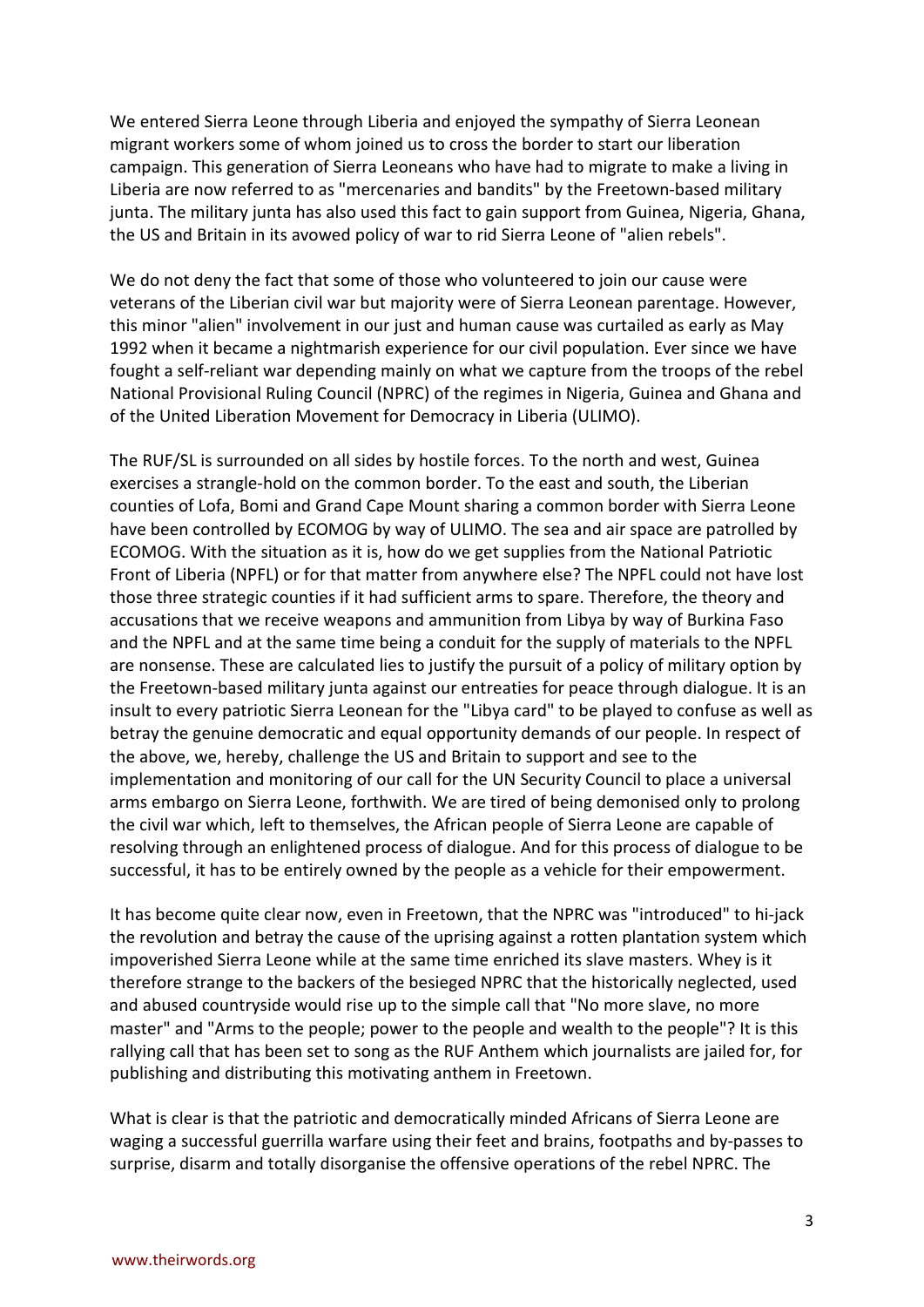rebel NPRC has made its priority the defeat and destruction of the RUF/SL. Why seek to defeat and as well as destroy your own brothers and sisters that you were forced into conflict with? Why inherit the destructive policies of the masters you overthrew if you mean peace when you say so? Where does the rebel NPRC want to drive us away to? May be this is why the regime in Guinea is fighting on the rebel NPRC side to prevent an anticipated spillover which has never occurred because the RUF/SL has no quarrel with the people of Guinea and likewise Nigeria, Ghana and Britain.

Our self-reliant revolution deserves a more objective study and analysis. We continue to be demonised by those who benefit by doing so. As Pan-Africanists, we are proud of our selfreliant struggle. Initially we fought a semi-conventional war relying heavily on vehicles of mobility. This method proved fatal against the combined fire power of Nigeria, Guinea and Ghana. By late 1993 we had been forced to beat a hasty retreat as successful infiltration almost destroyed our ranks. We were pushed to the border with Liberia. Frankly, we were beaten and were on the run but our pride and deep sense of calling would not let us face the disgrace of crossing into Liberia as refugees or prisoners of war. We dispersed into smaller units, whatever remained of our fighting force. The civilians were advised to abandon the towns and cities, which they did. We destroyed all our vehicles and heavy weapons that would retard our progress as well as expose our locations. We now relied on light weapons and on our feet, brains and knowledge of the countryside. We moved deeper into the comforting bosom of our mother earth - the forest.

The forest welcomed us and gave us succour and sustenance. The forest continues to be our main sources of survival and defense to date. We regained our composure and engaged ourselves in a sustained period of intensive self-examination and self-criticism. We moved forward with a clearly defined programme and liberation ideology. We learned from our mistakes and laboured hard to correct them. We continue to make mistakes but we are not overwhelmed by them. Our collective sense of discipline continues to mature and the result is an effective command and control procedures and structures in our administrative territory.

We have created settlements, we call *sowo* bushes (i.e. sacred grove for the initiated). We endeavour to provide limited health care, schooling, housing and seedlings, free. Our civilians receive no humanitarian assistance. Efforts by the International Committee of the Red Cross (ICRC) to supply much need relief aid have been undermined by the rebel NPRC. The rebel NPRC behaves as if we are despicable aliens from another planet and not Sierra Leoneans. We bear all these deprivations with equanimity and a collective sense of purpose. We have not lost our sense of humanity.

We have learnt the value of treating captives and prisoners of war with utmost civility. Our ranks keep swelling daily. We have no need to conscript by force. Forced conscription is an inferior method which tends to pose security risk in the long run. Those forcibly conscripted, when they manage to escape, lead enemy troops back to locations they are familiar with. Experience and honesty have been our best teacher.

We do exercise limited martial rule in our liberated zone for the sake of internal security. We are religiously Godly in our bearings and beliefs. We enjoy communal prayers and communication twice daily and on all occasions prayers are said both in the Islamic and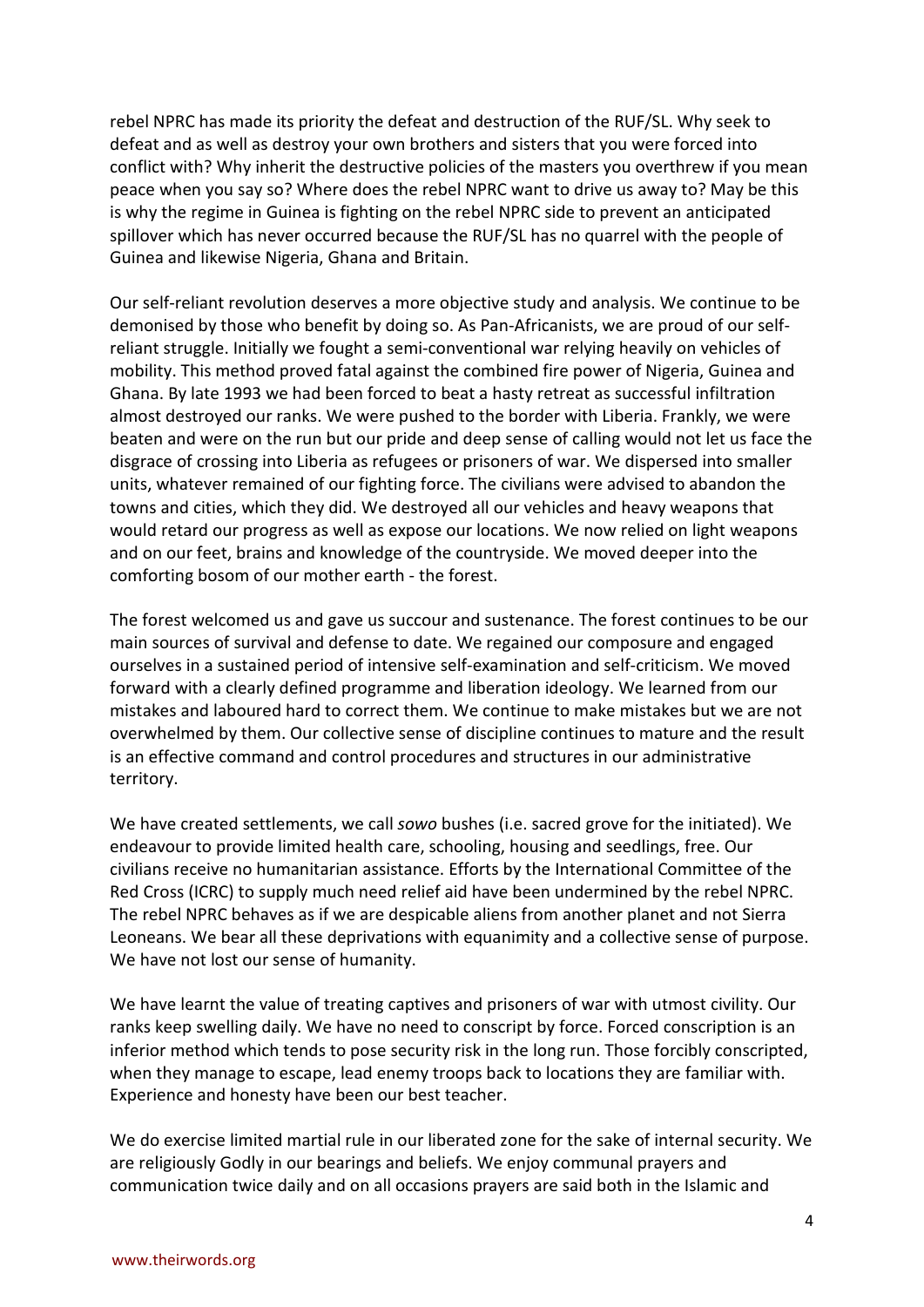Christian ways. The people, through their own initiative, have removed doctrinal differences from their way of worship. They say if there is one God/Allah then there ought to be one congregation. In respect of this awakening there has emerged the Jungle United Christian Council (JUCC) and the Jungle United Muslim Council (JUMC). The different divisions in Islam and Christianity respectively worship under one roof and under the guidance of a Chief Imam or Priest and a church Mother.

We survive by hunting, gathering and vigorous rice farming. We tend the cocoa, coffee and palm fruit and fruit farms and we find ways to barter them for drugs, clothes, footwear, supplementary food items, schooling materials and of course, radios, music cassettes and batteries. Sometimes we have the presence of mind to indulge our young ones with sweets and toys.

It is our collective sense of purpose, the ideals and ideas we believe in and discipline that have brought us so close to Freetown. Often times towns have fallen to our advancing troops without a single shot being fired. The rebel NPRC troops run away leaving behind quantities of weapons and ammunition. We are blessed by God/Allah because of our just cause.

It has become crucial that the world knows that there is something happening in the Sierra Leone countryside. A change for the better has gripped Sierra Leone. A consciousness of ourselves as an enterprising people has developed because of the self-reliant struggle. We are daily diversifying our stock of food and eating habits. We are discovering new nutritional values in the flora and fauna that we have grown to respect as our embodiment. We have become pro-active conservationists as we live close to and by the soil, rivers, streams, hills, valleys and mountains. In effect, we have come to know our country better and understand the potential of its pristine flora and fauna and the resources that lie underneath our soil. The developing consciousness is all embracing and enriching. We continue to say that we are blessed and by God/Allah. We are therefore guided by a liberation theology consistent with our pride in ourselves as Africans.

No more shall the rural countryside be reduced to hewers of wood and drawers of water for urban Freetown. That pattern of exploitation, degradation and denial is gone forever. No RUF/SL combatant or civilian will countenance the re-introduction of that pattern of raping the countryside to feed the greed and caprice of the Freetown elite and their masters abroad. In our simple and humble ways we say, "No more slave and no more master." It is these very exploitative measures instituted by so-called central governments that create the conditions for resistance and civil uprising. The importation of the "apartheid dogs of war", Executive Outcomes, to strengthen the chosen policy of war by the rebel NPRC is a case in point. What irks the population most is the fact that these mercenaries are business men to the boot and they are mining away the non-renewable resource of diamonds. If they came to fight the RUF/SL that would not have bothered the population because they know that the "apartheid dogs of war" will be handled the same way the Gurkhas were disgraced to a man on the battlefield.

As much as we continue to seek a peaceful solution to our internal civil conflict we do not at the same time seek to become a casualty of peace. We have every reason to mistrust military juntas and particularly those who are waging war against us, even if they have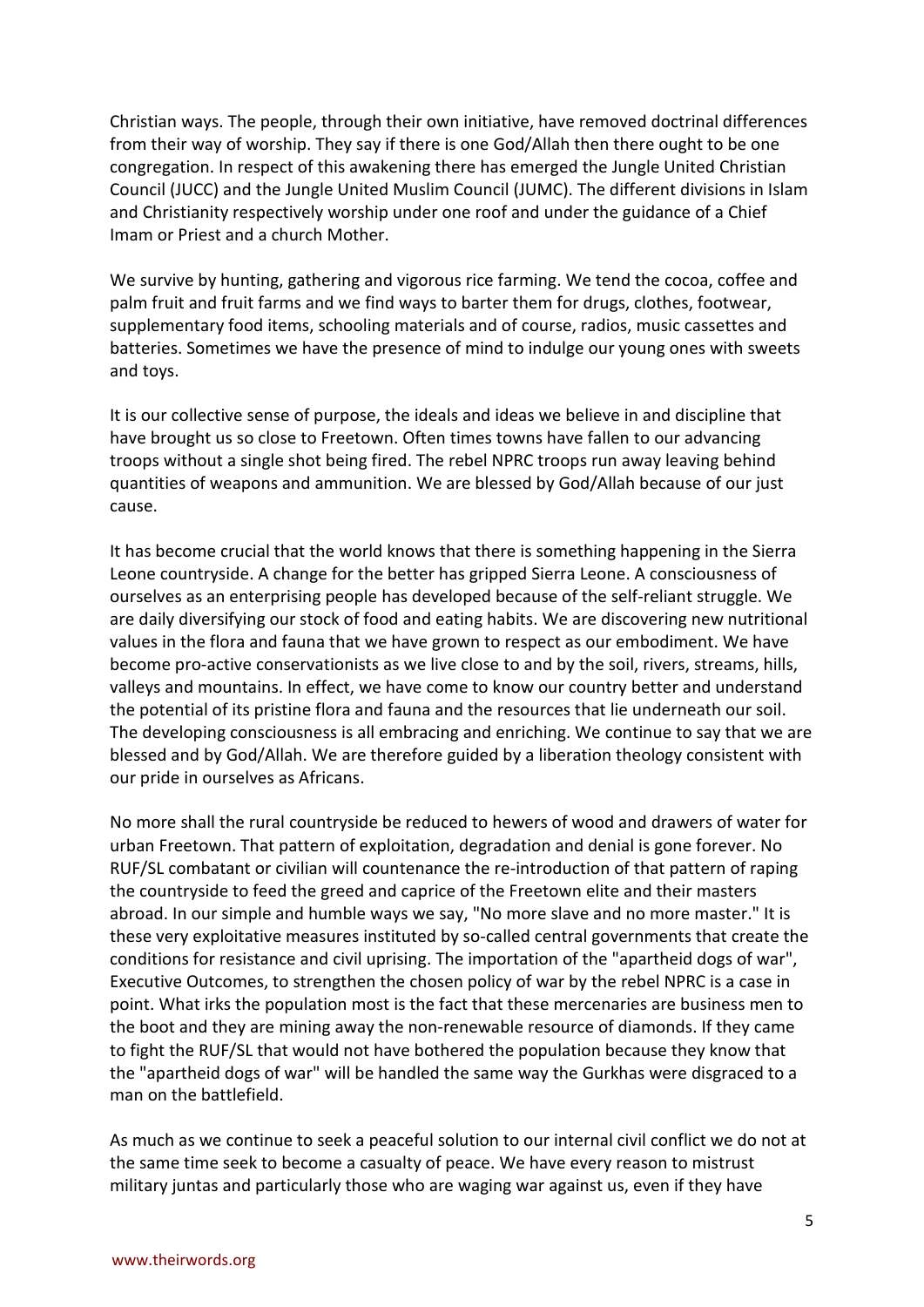mutated into mufti-Presidents. How they came to power and how they manage their countries are a matter for their own people. With Sierra Leone, our people continue to say no to the rotten system of the All People's Congress (APC) party which the rebel NPRC has inherited as a matter of course because they were the watchdogs of the APC government.

We continue to appeal to Guinea, Nigeria, Ghana and Britain not to interfere. We have put these concerns to song and sing them knowing that the people of these countries do not support the warring policies of the ruling elite. In this respect, we find it so reasonable to make a simple demand that all foreign troops, including military and intelligence advisers and trainers leave the soil of Sierra Leone to give the required space for Sierra Leoneans to settle their own internal conflict. The presence of foreign troops and the importation of mercenaries indicate a continuation of a policy of war and the choice of the military option. It signals that all the declared intentions of the rebel NPRC for a negotiated settlement have been mere prattles. This also justifies our conviction that the hopes of our people for an enriching and enterprising democratic culture cannot be placed in the hands of a military junta.

As a practical demonstration of our commitment to peace we call for a universal arms embargo to be placed on Sierra Leone forthwith. We herein appeal to the United Nations Security Council to seize itself of the grave matter of the spread of small arms and the planting of anti-personnel mines. The constant use of heavy artillery and cluster bombs have devastated the countryside. We demand an arms embargo now in anticipation of the problems associated with disarmament and demobilisation. The RUF/SL is confident that it can disarm its freedom fighters as soon as it becomes necessary to do so. Our stringent discipline is such that every single bullet is recorded and accounted for.

The RUF/SL is open to dialogue and has consistently demonstrated this fact by risking to meet with representatives of independent civic groups, peace movements, labour unions, teachers, students, professional bodies, religious leaders and chiefs and elders. In late 1994 we risked to meet with a Freetown-based peace group at the Mano River bridge but a scouting jet bomber forced us to abandon that contact. In September 1995, we entertained the idea of trying another meeting and went ahead and spoke with some political leaders and peace activists. An independent delegation being put together was rudely interfered with by the rebel NPRC which objected to the inclusion of certain personalities. Such is the character of military juntas that seek to control every aspect of national life in order to feel secure.

The RUF/SL seeks the path of peace. In this respect, our unilateral declaration of cease-fire announced in April 1992, as soon as the rebelling government troops seized power from their masters, still stands. We remain steadfast to this cease-fire declaration so far as we are not attacked and the civil society is allowed to determine its own future through a representative sovereign national conference lading to a people's constituent assembly which in turn would form a government of national unity.

We recognise that, even in the event of victory, they RUF/SL will have to sign a political, economic and social contract with the rest of society in keeping with the demands of democratic governance. We are democrats and we stand for progress through work and happiness. The New Sierra Leone we are striving for can only be built by the combined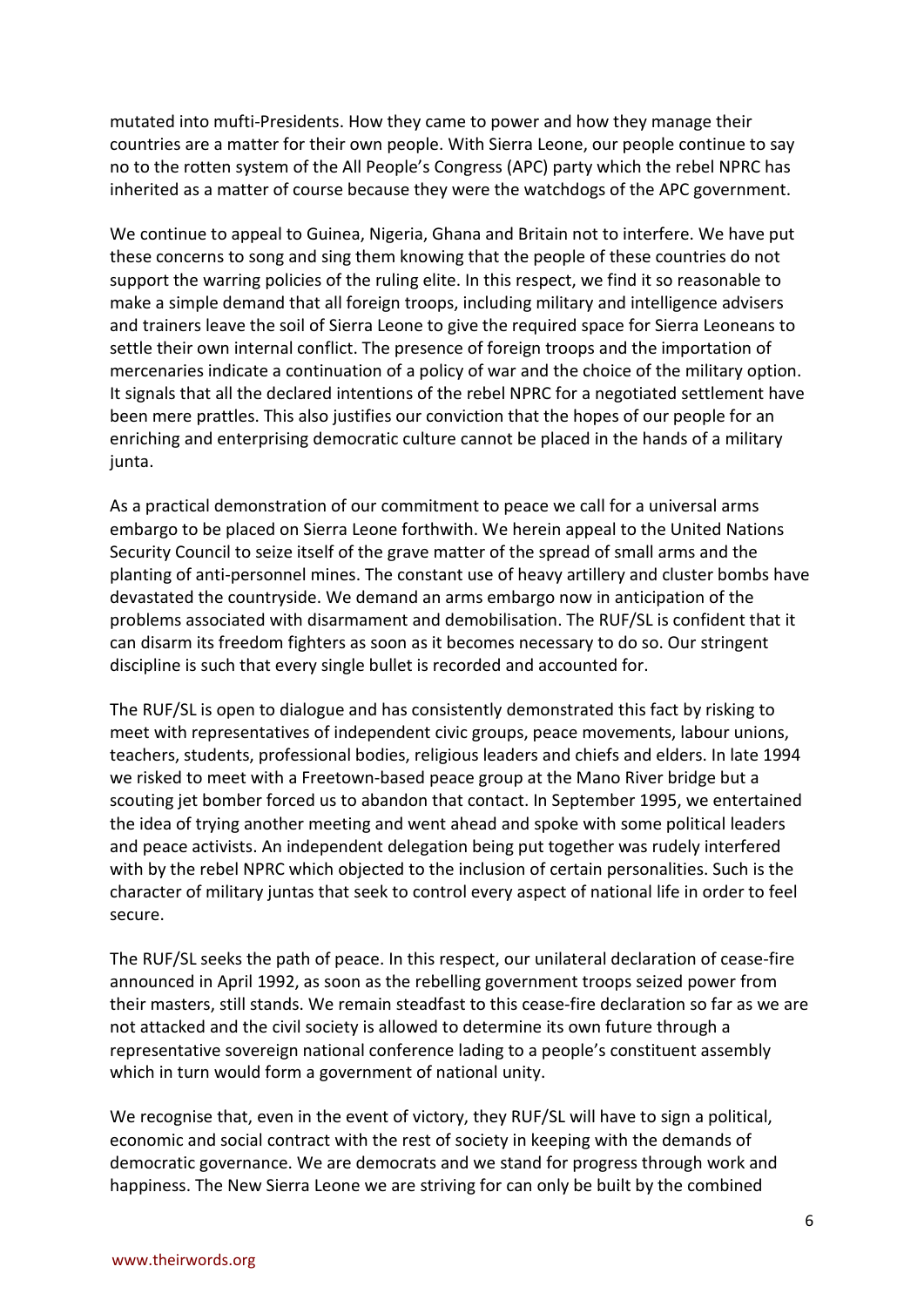energy and industry of all Sierra Leoneans and others of good will in a programme of work and happiness drawn up by the empowered people to create that essential wealth vital to the elimination of the scourge of poverty and human degradation.

Our liberation ideology and theology are therefore clear and unambiguous.

**Foday Saybana Sankoh** The Zogoda Sierra Leone

### **What Are We Fighting For?**

We continue to fight because we are tired of being perpetual victims of state sponsored poverty and human degradation visited on us by years of autocratic rule and militarism. But, we shall exercise restraint and continue to wait patiently at the rendez-vous of peace where we shall all be winners. We are committed to peace, by any means necessary, but what we are not committed to is becoming victims of peace. We know our cause to be just and God/Allah will never abandon us in our struggle to reconstruct a new Sierra Leone. (*Foday Saybana Sankoh*)

We are fighting for a new Sierra Leone. A new Sierra Leone of freedom, justice and equal opportunity for all. We are fighting for democracy and by democracy we mean equal opportunity and access to power to create wealth through free trade, commerce, agriculture, industry, science and technology. Wealth cannot be created without power. Power cannot be achieved without struggle. And by struggle, we mean the determination, the humanistic urge to remove the shame of poverty, hunger, disease, squalor, illiteracy, loafing and hopelessness from this African land of Sierra Leone blessed with minerals, forests, rivers, and all that is required to restore the dignity, prestige and power of the African as an equal competitor on the world stage. This is what we are fighting for and this is why we are fighting to save Sierra Leone. For, a society has already collapsed when majority of its youth can wake up in the morning with nothing to look up for.

## **Why the Armed Struggle?**

We have chosen the long and winding road (footpaths and by-passes) to democratic salvation. Sooner or later the citizens of Freetown, Bo and Kenema shall wake up to our call and with brooms and dusters, buckets and pans, sticks and stones, they will rid themselves of the rotten APC system along with its watchdogs, including the apartheid dogs. (*Foday Saybana Sankoh*)

Why not, when those who by our votes or default use state power to enrich themselves by accumulating wealth and property in foreign lands while teachers, doctors, nurses, civil servants, the police, soldiers and workers are not paid for weeks and months? And what happens to them, their children and other dependants, when they say "enough is enough" and ask for what is theirs? And what happens to them when in addition they demand wages they can survive on? What happens to them when they point out the fact that it is immoral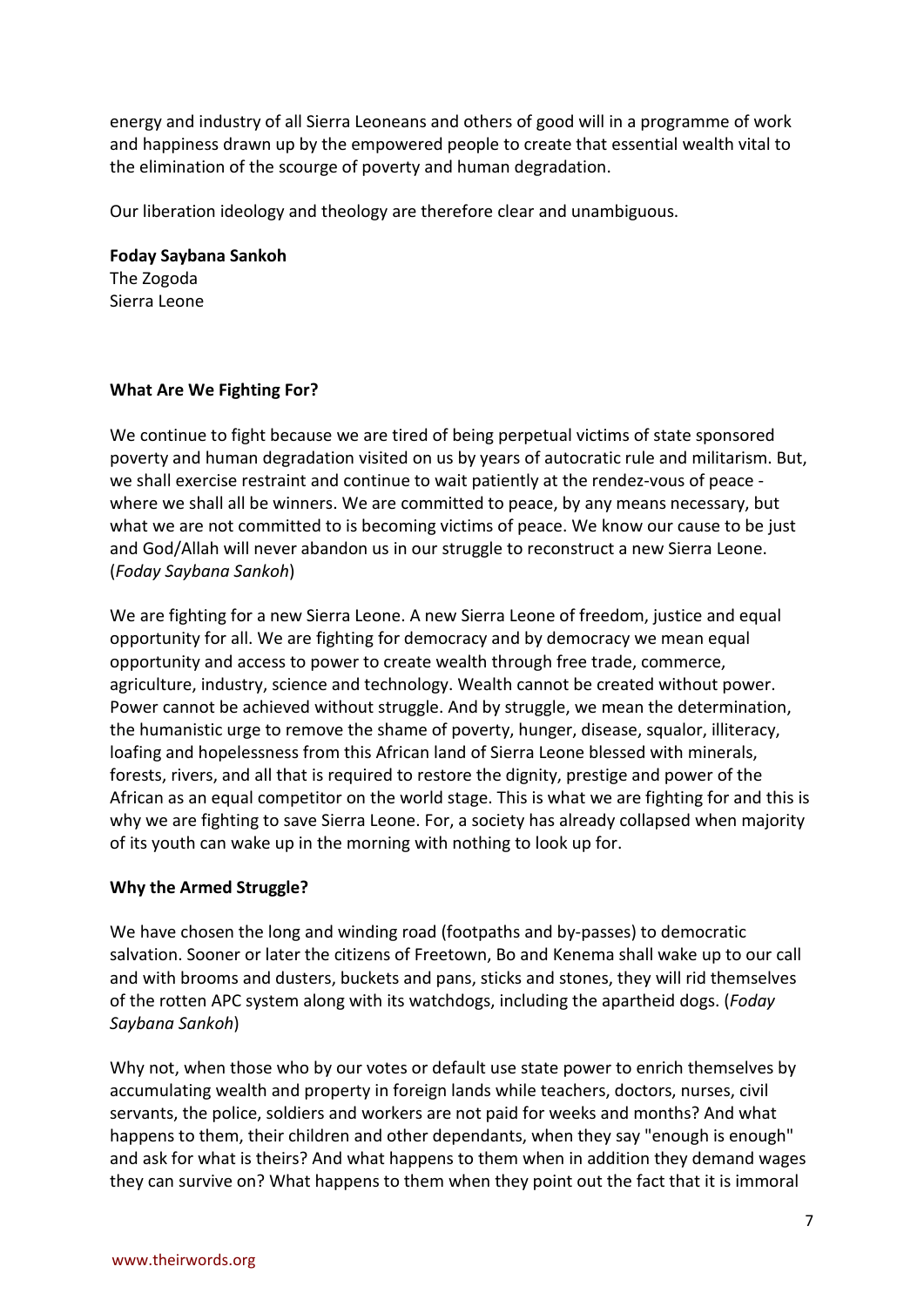for those who hold state power to run down the health services and go abroad periodically for medical check-up with all expenses paid out of state funds? What happens to those journalists and press houses who take up the cause of the suffering and denied and comment on it?

What did the All People's Congress (APC) regime do in response to the above? Where were the avenues and channels of protest, mediation and restitution? Why did the youth, particularly school children, take to the streets in support of their striking parents? And what happened to these school children who life had taught that if they did not stand up then they would be the next victims of the collapsing society where their seniors graduate without hopes of job and any form of social security; where their parents cannot make ends meet? The APC regime both under Siaka Stevens and Joseph Saidu Momoh showed "them where power lies."

Whenever society complained about their state of poverty, hunger, disease and hopelessness, the security forces were deployed against them. Intimidation, violence and threats of violence were used to control and contain the anger and frustrations of the suffering people. The APC regime will intimidate the people by a show of force with guns to "show the people where power lies". It is experience that has taught the suffering Africans of Sierra Leone that power lies in the gun and whoever controls the guns controls the means of suppression and the means to steal the wealth of the country. And the only way to stop this corruption of power is for the people to take up arms in order to take back their power and use this power to create wealth for themselves and generations to come by reconstructing a new African society in Sierra Leone consistent with the highest ideals of our glorious past and the challenges of the modern world we live in.

What we are saying is that the only way to a democratic future for all the Africans of Sierra Leone lies in the abolishment of militarism and dictatorship. And the only force that can defeat militarism and dictatorship is the armed force of the suffering people as expressed in a guerilla campaign. The guerrilla is the people in arms. It is the guerrilla who removes the fear imposed on society by the uniformed "men in arms". These watchdogs' of the corrupt and rotten APC regime are still with in the form of the National Provisional Ruling Council (NPRC).

With continued pressure from below and also from the international community Siaka Stevens transferred power to Joseph Momoh who would protect Stevens and his stolen wealth from the angry population. The pressure continued under Momoh who responded with cosmetic reforms which were not far-reaching enough to transform the whole of society. Momoh was playing with the intelligence of the voting population by initiating an electoral process that would ensure the continued hold on power of the APC. It was at this juncture in March 1991 that the RUF/SL came out in the open and stated categorically that there will never be elections under Momoh. The RUF/SL demanded a process towards genuine democratic transformation of society within ninety days or the Momoh militaristic regime would be removed by force of arms. The APC scorned the RUF/SL and provided the spark that set off the armed challenge on 23 March 1991.

It was the successful challenge of the militaristic APC regime by the armed uprising of the historically denied and exploited countryside which brought a strain in the hitherto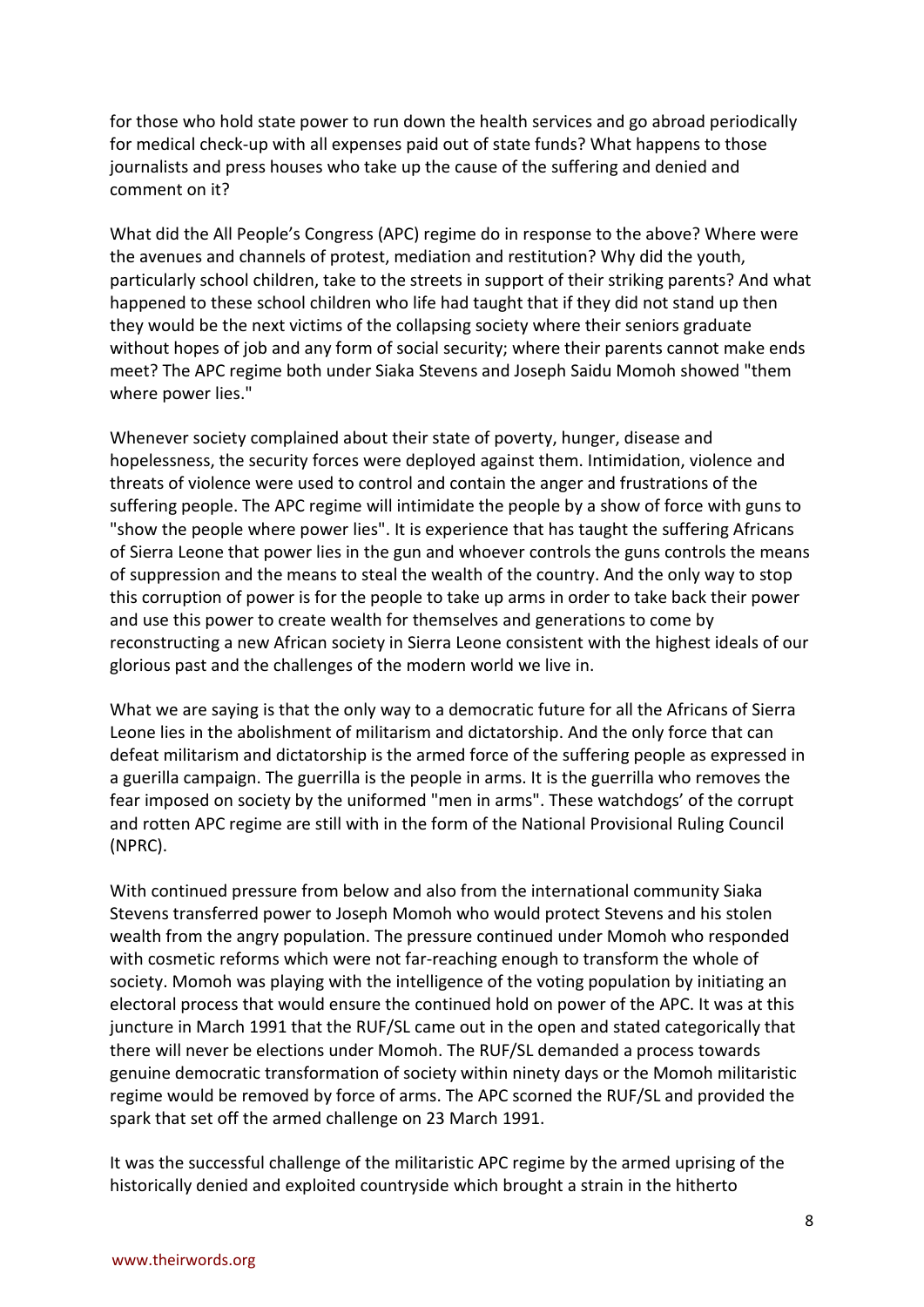impregnable APC political machinery. The young, disaffected and demoralised soldiers who were deployed against the RUF/SL freedom fighters received education from RUF/SL vanguards at the frontline. We were patient with the government soldiers. We spoke to them and pricked their consciences as to why they were fighting us as we all were suffering at the hands of their commanders and politicians they kept in power with their guns. Why should they be fighting their own suffering brothers? We pointed out to them that for the first time they were out of the security of Freetown and the barracks into the insecurity and poverty of the countryside. They were now getting to know their country and they could see for themselves what all the diamonds and gold taken from the countryside have done to the environment and the people. The land has been despoiled and the irresponsible and corrupt mining magnates leave the villagers only with the gift of pits and craters that breed mosquitoes, malaria and cholera. Farmlands are destroyed in the insatiable quest for diamonds and gold. The only way out of their cringing poverty is for the youth and able to yield to the false attraction of urban and cosmopolitan life. We opened their eyes to the widening cycle of poverty and degradation and the increasing opulence of the very few. We encouraged them to rebel. We encouraged them to desert. We encouraged them to join us. Some did join the RUF/SL. Some left the army. It will be dishonest to attribute this education process to the RUF/SL alone. We believe that the ECOMOG experience in Liberia fertilised the minds of these young government soldiers.

By this process of education and armed struggle the RUF/SL strategically weakened the apparatus of government on which the APC rested. Panic struck the political apparatus and the loyalty of the armed forces was broken by hard economic realities. The unpaid, ill-armed and disgruntled front-line government troops, who had benefitted from RUF/SL political education and ideology, one day decided to leave the hard life of the bush to Freetown to demand their earned income and also to complain about their neglect by their commanders. Emboldened by a new consciousness and "the power of the gun" these young soldiers took to the streets of Freetown and to their surprise the military General turned President, Joseph Saidu Momoh and his APC stalwarts, took to flight at the mere sight of the barrel of the gun. The Commander-in-Chief really knew "where power lies". The young soldiers seized state power by virtue of its concentration in Freetown. In effect Freetown was Sierra Leone and has always been Sierra Leone, like Monrovia was Liberia and Port au Prince was Haiti.

How did RUF/SL react to the coup d' $\bigcirc$ tat later to be led by ECOMOG/Liberia war veteran, Captain Valentine Strasser-King? The leader, Foday Saybana Sankoh, called a public meeting of the chiefs, elders, religious leaders and citizenry of Kailahun district. This is what ensued. Sankoh told them that he brought the war to remove the rotten APC system and now that the APC had been removed by their own brothers in arms peace must be sought and the war brought to an end to pave way for national reconciliation, reconstruction and development. Sankoh frankly told the gathering of his mistrust of coup-makers and military rulers but he was willing to stretch an olive arm for peace, development and progress if the gathering advised him to do so. The chiefs and elders asked for three days to think over matters.

They gathered again to listen to the chiefs and elders. They said they promised and offered him support to wage a liberation war and also to rebuild the country after victory and peace. Their conviction remained the same and if he felt that it was time for peace, he had their support, and if he felt the liberation war should continue, he had their support. Sankoh, after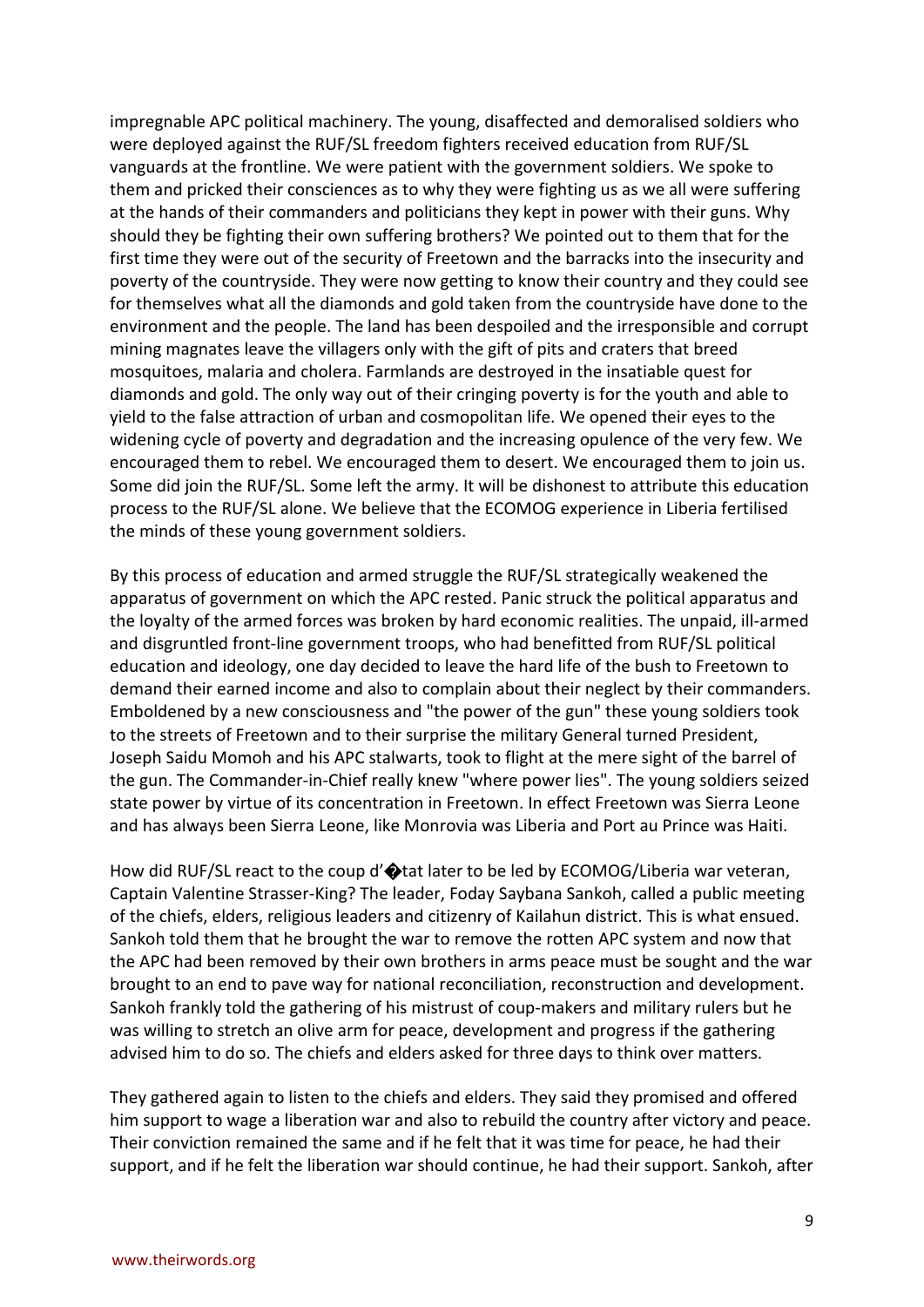reflection, told the gathering that it was time for peace and with their blessing he would approach the coup leaders and ask for peace talks backed by a unilateral declaration of cease-fire.

Sankoh communicated the offer of the olive branch and peace by radio to the young soldiers and some senior officers, who knew him personally. They reacted positively and particularly to the unilateral declaration of cease-fire. We proposed a representative and sovereign national conference of all Sierra Leoneans at a mutually accessible location to present a way forward for the bringing into being a new Sierra Leone.

The coup-makers promised to get back to us. They next thing we heard over the air was what amounted to summoned visits to the military rulers of Ghana and Nigeria, J J Rawlings and I B Babangida respectively. They returned to Freetown and without coming back to the RUF/SL announced a continuation of the APC policy of war. Assured of sponsorship, the young coup leaders opted for a military solution and made the defeat and extermination of the RUF/SL as their priority. It is said that birds of the same feathers flock together. It is sad that West Africa was under the boots of military dictators at that historical period and the NPRC chose to go the way of all dictators. The RUF/SL has been defending itself, ever since, from unprovoked military operations with various enthusiastic cod names (like Operation Clean Sweep for Kono district; Operation Destroy All for Kailahun district and Operation Locate and Destroy, to name a few).

The RUF/SL waited and hoped that the international community would wake up to the implications of the continuation of a policy of war. Locked up in the forest with no access to the outside world we could not communicate our frustrations and fears. We hoped that the junta would not be recognised in the light of the global call for democracy and good governance. We believed that the international climate did not favour coups and waited in anticipation for denunciations and condemnations.

### **Why, we continue to fight?**

Each generation has the onerous task to judge the performance of its institutions, particularly the government. The African people of Sierra Leone evaluated the performances of the APC regime and the consensus was that in order to save the nation from its perennial political, social and economic predicament, the entrenched systems could only be changed by the armed uprising of the people imbued with a clear ideology. And now what do we see? The watchdogs of the rotten APC system, the army, is standing in the way of the chosen path of the people, organised in their guerilla action. The struggle continues... (*Revised Basic Document of RUF/SL*)

We conferred again among ourselves and it dawned on us that it was suicidal to place the hopes of a society struggling to free itself from state sponsored poverty, denial and degradation in the hands of military rulers. And that militarism is an anathema to democracy. As liberation fighters it was unbecoming of us to have misread the situation. We therefore embarked on a serious study of coups and liberation movements and the historical tendency of the military holding on to power by any means necessary became obvious to us. The military can never be trusted. Nigeria under military rule points very well to the way of all military dictators. But, the African people of Sierra Leone do not want half-way measures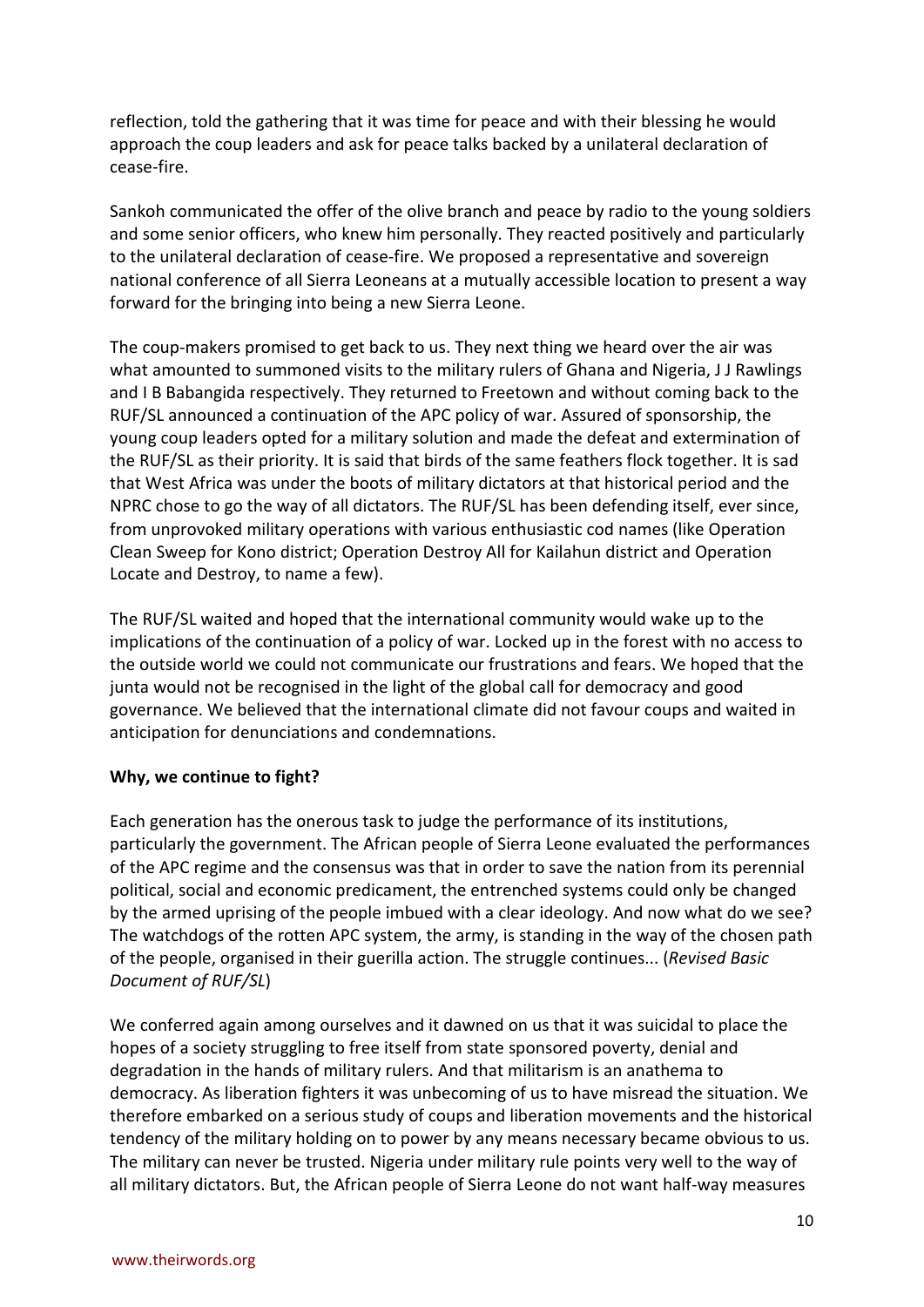to democracy. The African continues to be schooled to be satisfied with inferior measures, mediocre leaders and with crumbs from the tables of slave masters and plantation owners. The sickening mind-set of the "house niger" remains with us and it is only such a mentality that can import "apartheid dogs" to extract wealth, in diamonds, from a bleeding nation. Militarism and autocratic rule continue to stand in the way of the suffering African masses whose only salvation lies in democracy secured through their own seizure and protection of state power.

This seeks to explain our mistrust of the APC watchdogs, NPRC, and all military regimes. We accept our failure in explaining ourselves to that we can gain the support and understanding of all democratic forces and governments. The RUF/SL has been demonised and continues to be referred to as bandits even by no other international personality as James Jonah, a former UN under-Secretary General, who is now supposed to be an independent and neutral electoral commissioner. In order to justify their policy of war the NPRC must continue to demonise the RUF/SL. In order to gain support from the international community the NPRC must continue to demonise the RUF/SL. How long can this continue? How long will the international community allow itself to be misled and used by the military junta whose claim to power has been confined to Freetown ever since it seized this town, by default, from its masters, the APC?

By lending recognition to the NPRC military junta, in a civil war situation, ECOWAS, dominated by military rulers, set a pattern for the OAU and UN to follow without critical examination of the consequences. A military incursion, civil uprising and sustained prodemocracy campaigns bring to question as well as challenge the centres of power and governance in a given nation state. In a successful guerrilla campaign, in the light of a full blown civil war, there the only source of strength and capability to engage the guerilla movement lies in external support and interests, the national capacity to resolve the conflict is removed by these very same external forces and interests. For it is their presence and contribution which prolong the civil conflict by ever confusing the balance of power on the ground. A state of permanent war develops only to the benefit of the hawkers of military hardware and those who benefit from the arms trade.

The rebel NPRC seized power from its masters whose hold on the country was the symbolism of the state capital. This is what the APC watchdogs (NPRC) have inherited. The APC watchdogs exercise no governance or administrative control over the whole of Sierra Leone. They can only extract taxes and custom duties in Freetown. The rebel NPRC can only play the game of governing without governance at the behest of its military backers. It is the blind recognition of these APC watchdogs by the international community which fuels the civil war situation in Sierra Leone. ECOWAS, OAU, Commonwealth, European Union and the UN have no business lending recognition to military regimes in the wake of Nigeria and Zaire. If the international community through pressure or through direct intervention can act in Haiti, Sao Tome and Principe and the Comoro Islands then it is not too late to act in Sierra Leone. The hopes of democracy in Africa cannot be placed in the hands of military juntas and mufti-Presidents.

The rebel NPRC, brought up and fed on the rotten and corrupt culture of its masters, the APC, like the proverbial house niger, can only mimick the habits of its masters. The rebel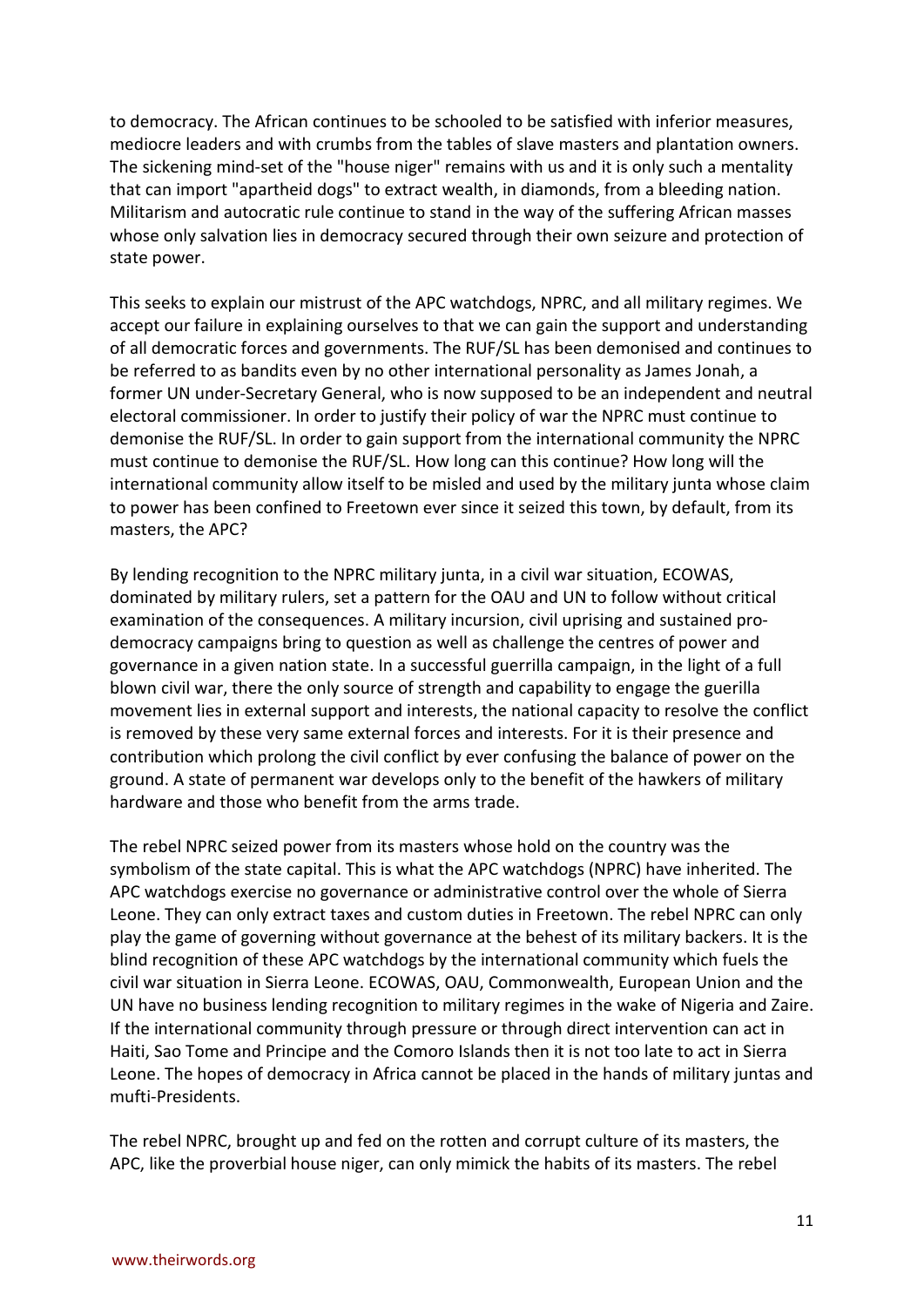NPRC conjures opponents and executes them. The rebel NPRC jails and harasses journalists, closes down press houses, takes away the daily bread of presumed potential political opponents, and it has unleashed a pack of spies, informers and security agents on the population of Freetown. Freetown has reverted to slave town under the whip and boots of Captain Valentine Strasser-King and his cohorts. All our minerals are still unaccounted for and like Siaka Stevens when a valuable gemstone is found they jump into a plane and shoot off the Europe to sell the diamonds trusting no one but themselves. The greed and rush to accumulate wealth and property is such that even the elder Strasser-King works in the Executive Outcomes' controlled diamond fields as a commander. A thief is always a thief and those who steal power can steal the wealth of a country, like Mobutu of Zaire and Bokasa of Central African Republic. And when foreign diplomats, like the German, Karl Prinz, complain about corruption, human rights abuse and denial of civil liberties they are forced to be recalled.

In short, the rebel NPRC is cast in the image of its masters, the APC and it continues to be the watchdog of the APC rotten system that it plans to play musical chairs with. And who else would fall for this politricks but the same old politicians? The politicians are lending themselves to be used by the APC watchdogs to solve the problem faced by all military rulers and autocrats - the problem of legitimation and succession. It is therefore not an accident that Rawlings' neo-colonial castle has become the second home of the APC watchdogs. These politicians dancing to the tune of the rebel NPRC should seek advice from the politicians in Ghana, Nigeria, Guinea and Togo. We, the African people of Sierra Leone, do not want this curse to afflict us for we have suffered enough and continue to suffer under the rotten APC system. We are tired of the state sponsored poverty and degradation. We are tired of our children dying of preventable diseases. We are tired of drinking muddy water. We are tired of our rural folks being exploited day in and day out and not by apartheid dogs brought into the diamond areas by the APC watchdogs. These dogs are not only exploiting the wealth of the countryside but they are planting anti-personnel mines all over. What do they care about peace and the problems and challenges of peacetime reconstruction?

Against this background, patriotic and democratically-minded Africans of Sierra Leone are left with the option of armed struggle to remove the rotten APC system now bolstered by apartheid dogs.

It is also against this background of twenty-five years of APC misrule and its continuation by the rebel NPRC that the Revolutionary United Front of Sierra Leone was and is still conceptualised and transformed into action by mobilising and organising patriotic Africans of Sierra Leone; the marginalised, neglected and excluded of society, intellectuals, workers, professionals, members of the armed forces and police, students, traders, farmers, chiefs and elders and people of all shades of opinion for a protracted and sustained armed struggle to remove the rotten APC system. A rotten system cannot be reformed. When a society demands change there is no need attempting to change it on old principles.

Each generation has the onerous task to judge the performance of its institutions, particularly the government. The African people of Sierra Leone evaluated the performances of the APC regime and the consensus was that in order to save the nation from its perennial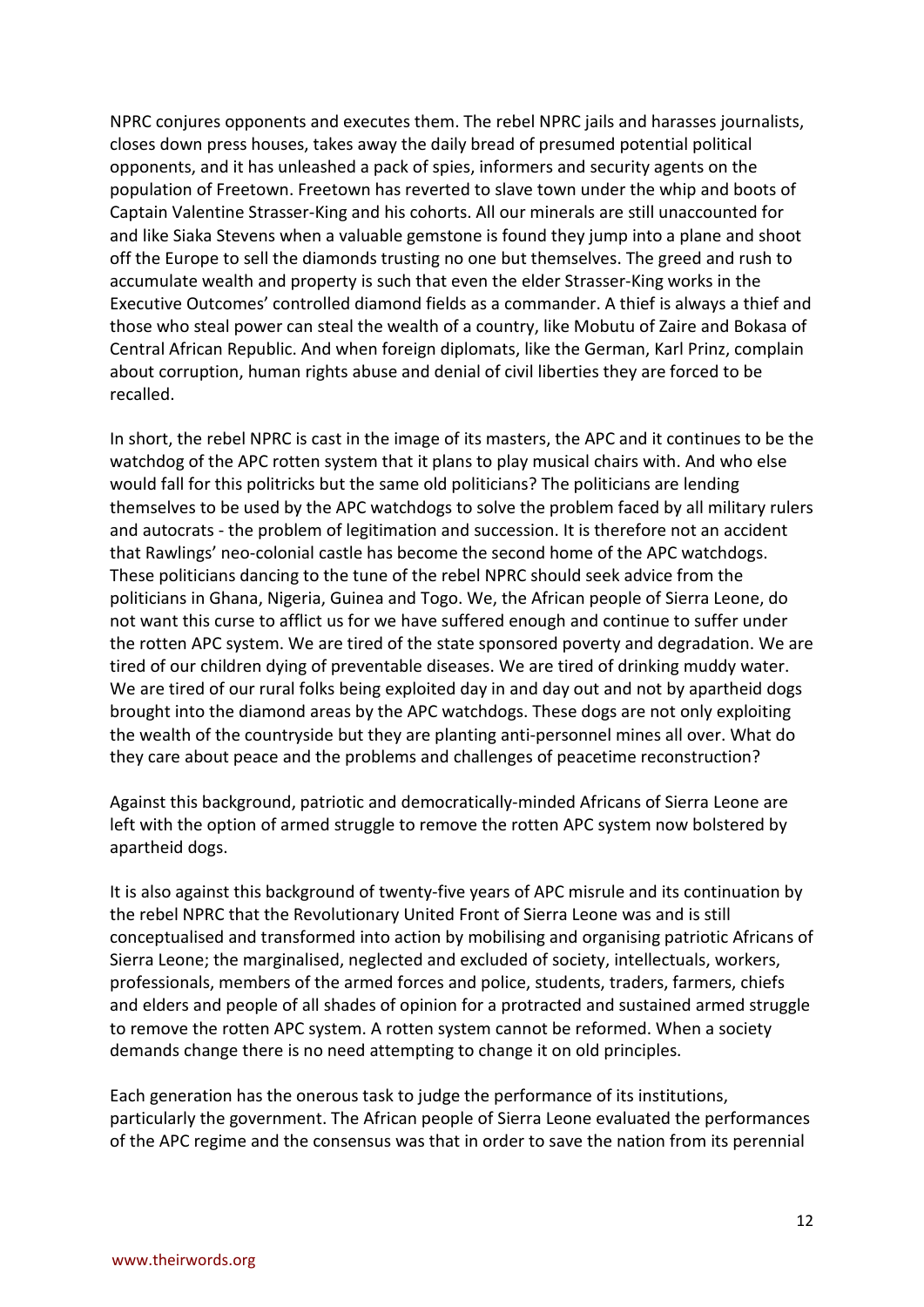political, social and economic predicament, the entrenched system could only be changed by the armed uprising of the people imbued with a clear ideology.

## **The Ideas and Ideals We Believe In**

We seek preventive solutions to our endemic state of poverty and hopelessness. We deplore squalor and poverty. There is no virtue in being poor for God/Allah created us in the majesty of his own image. Poverty dishonors Allah/God. Poverty is a human imposed affliction which only the redeemed, organized and empowered population can eradicate. (*Foday Saybana Sankoh*)

The RUF/SL is committed to democratic ideals and holds as sacrosanct the right of a people to organise themselves to re-take power when a government fails to be representative and sustaining in all intent and purpose. Through the armed struggle we, the African people of Sierra Leone, have chosen not to fold our arms and sit on the fence while our society collapses in front of us. We have chosen to act to remove a rotten system and to own and champion our destiny. In pursuance, therefore, of the sacred objective of total empowerment of the people for genuine democratic order or culture, the RUF/SL has divided the struggle into three phases:

## **One: "Arms to the People "**

*Believing that it is an organised and informed people who constitute the motive force of any political and economical revolution, the RUF/SL has trained a large number of men and women including the elderly, youth, children and the disabled from all corners of Sierra Leone and given them arms to mantle the corrupt APC system and its sordid successors. This phase is currently being vigorously pursued and the RUF/SL will not relent until the task is accomplished. The RUF/SL believes that the possession of arms should not be the monopoly of a privileged group. Everybody should be a fighter to defend their rights.*

## **Two: "Power to the People"**

*The RUF/SL has abiding faith in the necessity of democratic empowerment of the people in order to wipe out the scourge of poverty and human degradation that affects us as a people. The power to initiate policies, and to make decisions must be the preserve of the people. Politics, the RUF/SL is convinced, is the process by which the people provide the standards of judgment and choose the government officials to apply them so as to get results that will not be intolerable to any section of the community.* 

*Political power can only stand the test of time when it originates from the people themselves. This is the kind of political power the RUF/SL aspires for. All local government structures are going to be overhauled so that everybody participates fully and actively in the decision making and implementing processes according to their ability. RUF/SL's mission is to redeem Sierra Leone from economic, political and social enslavement and to radically bring about a change of positive attitudes so that people will live as humans should in an enabling environment.* 

## **Three: "Wealth to the People"**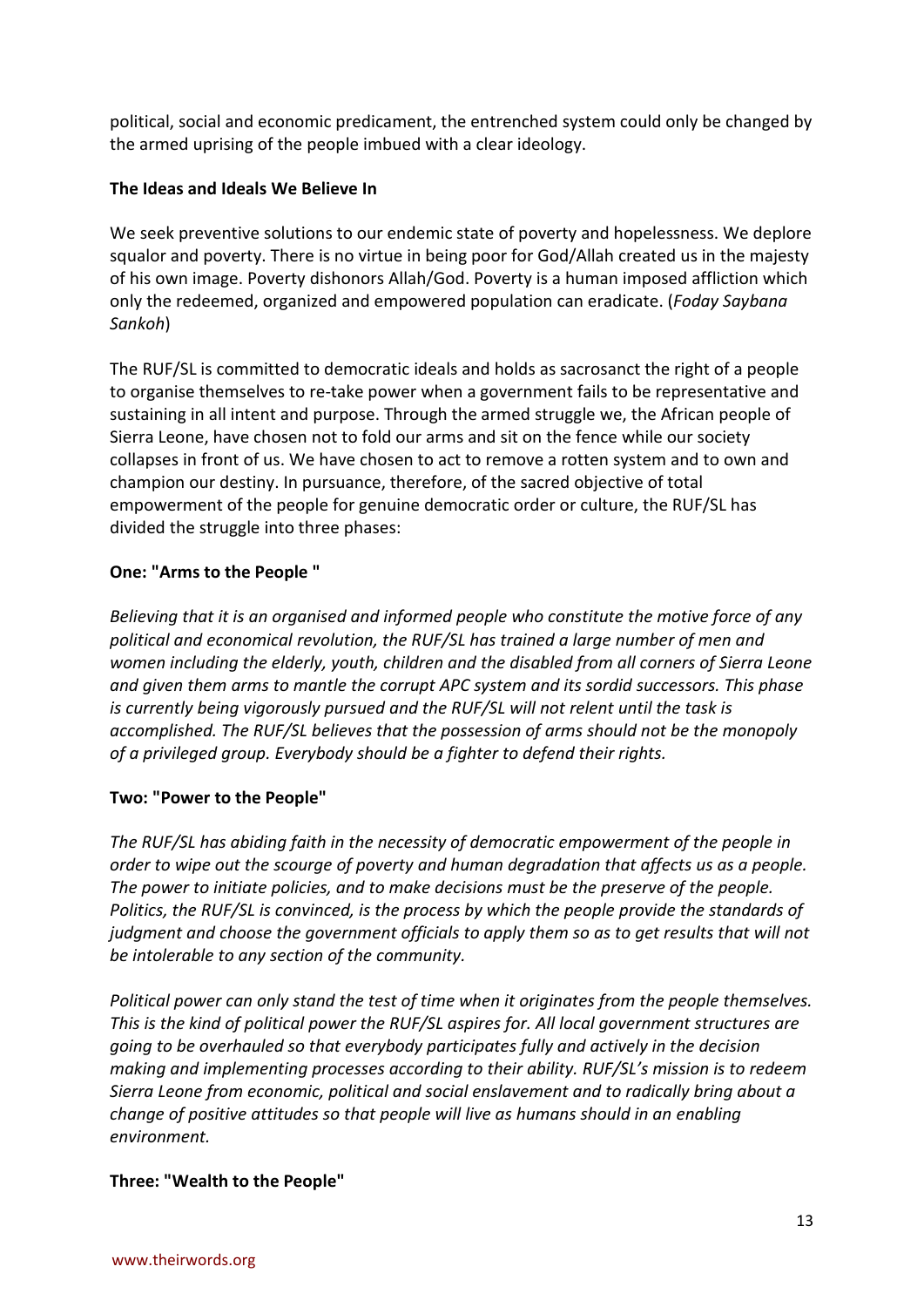*We all know that Sierra Leone is endowed with natural resources that would have ranked us as one of the richest in the West African sub-region. Yet, the mass of our people leave in state sponsored squalor and our children denied a brighter future. We have a clique, a handful of unscrupulous elite, who enjoy our resources. This horrendous situation cannot be allowed to continue if posterity should live meaningful lives. We either destroy this horrible system or we perish by it.*

*When the RUF/SL voices out the slogan "Wealth to the People" this is what it means. It means that the people should empower themselves in order to harness their resources and use them for their own survival and development. The natural resources are the natural property of the people, therefore, the exploitation of these God/Allah given resources must be to their natural benefit. In the past we have seen how our resources have been snatched from us by small selfish groups. The wealth of this blessed nation of ours belongs to all of society. It should not be monopolised by anybody.*

## As stated clearly in the **Basic Document of the Revolutionary United Front of Sierra Leone (RUF/SL): The Second Liberation of Africa**, prepared in 1989:

*"We can no longer leave the destiny of our country in the hands of a generation of crooked politicians and military adventurists who, everyday since independence, have proved beyond all reasonable doubt that they are inefficient, irresponsible and corrupt. Posterity will never forgive us if we sit passively by while a few desperate men and women, who are nothing but an organised bunch of criminals, continue to despoil, rape and loot the people's wealth. It is our right and duty to challenge and change the present political system in the name of salvation and liberation. We must build a political system over which we, the oppressed people of Sierra Leone, must have absolute control. It must be reflective of our needs and aspirations; a political system that will give maximum priority to popular participation and control. This task is the historical responsibility of every patriot. We must be prepared to struggle until the decadent, backward and oppressive regime is thrown into the dustbin of history. We call for a national democratic revolution - involving the total mobilization of all progressive forces. The secret behind the survival of the existing system is our lack of organisation. What we need then is organised challenge and resistance. The strategy and tactics of this resistance will be determined by the reaction of the enemy forces - force will be met with force, reasoning with reasoning and dialogue with dialogue.*

*The economic crisis today is enough evidence to justify the level of determination. We are told that our foreign debt stands over one billion dollars. What happened to the money? Mismanagement, poor economic planning and shameless thievery of public wealth stand as the root causes of the loans having no impact. The 'vouchergate' and 'squandergate' phenomena have assumed a more frightening proportion under the much defamed regime of 'new order'.*

*We are determined, through our collective struggle, to liberate the economy from all forms of domination, both local and foreign. The wealth of the land belongs to the people.* 

*The parasitic and unscrupulous few will have to live or perish on the people's terms. A people and environmental friendly, self-reliant, flexible and interdependent economy is our goal. The major sectors of the economy; agriculture, mining, industry and energy will have to feed each*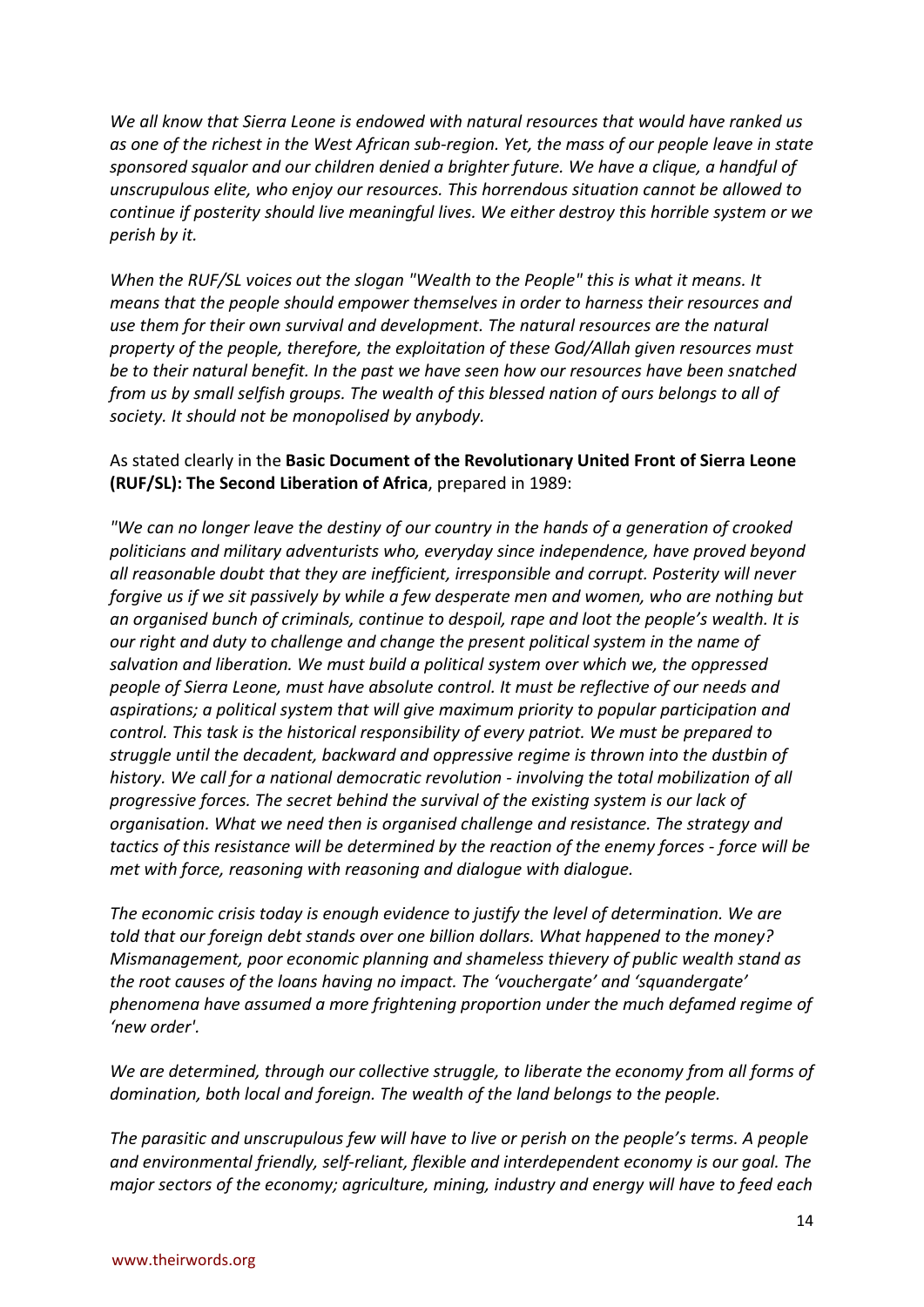*other in the noble task of national reconstruction. Cash crops production in itself does not help in the anti-neo-colonial struggle for genuine independence. This is because the crops goes to feed the industries of Europe and North America. In turn, we buy finished products at incredibly high cost. In the end we produce what we don't consume and consume what we don't produce. The centuries of unequal exchange can be corrected only through an integrated economic program that is designed, tailored, suited and implemented to fulfill and satisfy our internal, sub-regional, African and Pan-African needs and aspirations.* 

*The RUF/SL position on the social plight is a radical social transformation of our society. To achieve this, the RUF calls for a cultural revolution whose main objective will be the liberation of our minds to instill in everyone of us a high sense of African patriotism. The building of alternative social structures created by the people and for the people is the only way to destroy the existing corrupt and rotten ones.* 

*There is a need for a complete overhauling of the present educational system. The prevailing system is a major contributing factor to our current state of industrial and technological backwardness. The educational system was initially a colonial imposition, which did not take into consideration the aspirations and needs of our people. The sole intention was to train passive and obedient Africans to man the colonial state structure. What was expected of any serious minded African ruling class was to radically alter the inherited educational system immediately after the attainment of independence. In our country, the ruling class simply continued from where the British colonialist left. Now it has become a common dictum of the APC ruling class that education is a privilege and not a right.* 

*The way to end exploitation and oppression, economic and social injustice, ignorance, backwardness and superstition is to make education available to all - both the young and old, male and female, and also the disabled. We need to create a new educational system that is more purposeful, dynamic and relevant, which will take into consideration the demands of the present scientific and technological world and value of research, critical thinking and creativity."*

In summary, from the conceptualisation of the revolution, the RUF/SL has firmly believed in the organized power of the people as the motive force critical to the radical transformation of society and in our particular circumstances in the reconstruction of a new Sierra Leone. It is with this conviction that the RUF/SL has mobilized the people to pursue the armed struggle to bring about the demise of the decadent system. Every citizen in the liberated zone is made responsible for the security of the zone by the formation of a civil defense unit.

The RUF/SL believes that the new Sierra Leone cannot afford to keep a standing army for the defence of the state, because the experience has shown that a state army is manipulated by dictators to perpetuate their regimes and terrorise the people. What the RUF/SL is doing now during the "Arms to the People" phase is the development of a nucleus of a people's defence system, wherein every citizen will be equipped to defend the state at any time so no one person or a cabal of conspirators can monopolise the tools of physical violence.

The RUF/SL revolution is a democratic revolution whose aim is to create the enabling space for the democratic empowerment of the people. It is only an organised people who can liberate themselves from political suppression and economic exploitation.